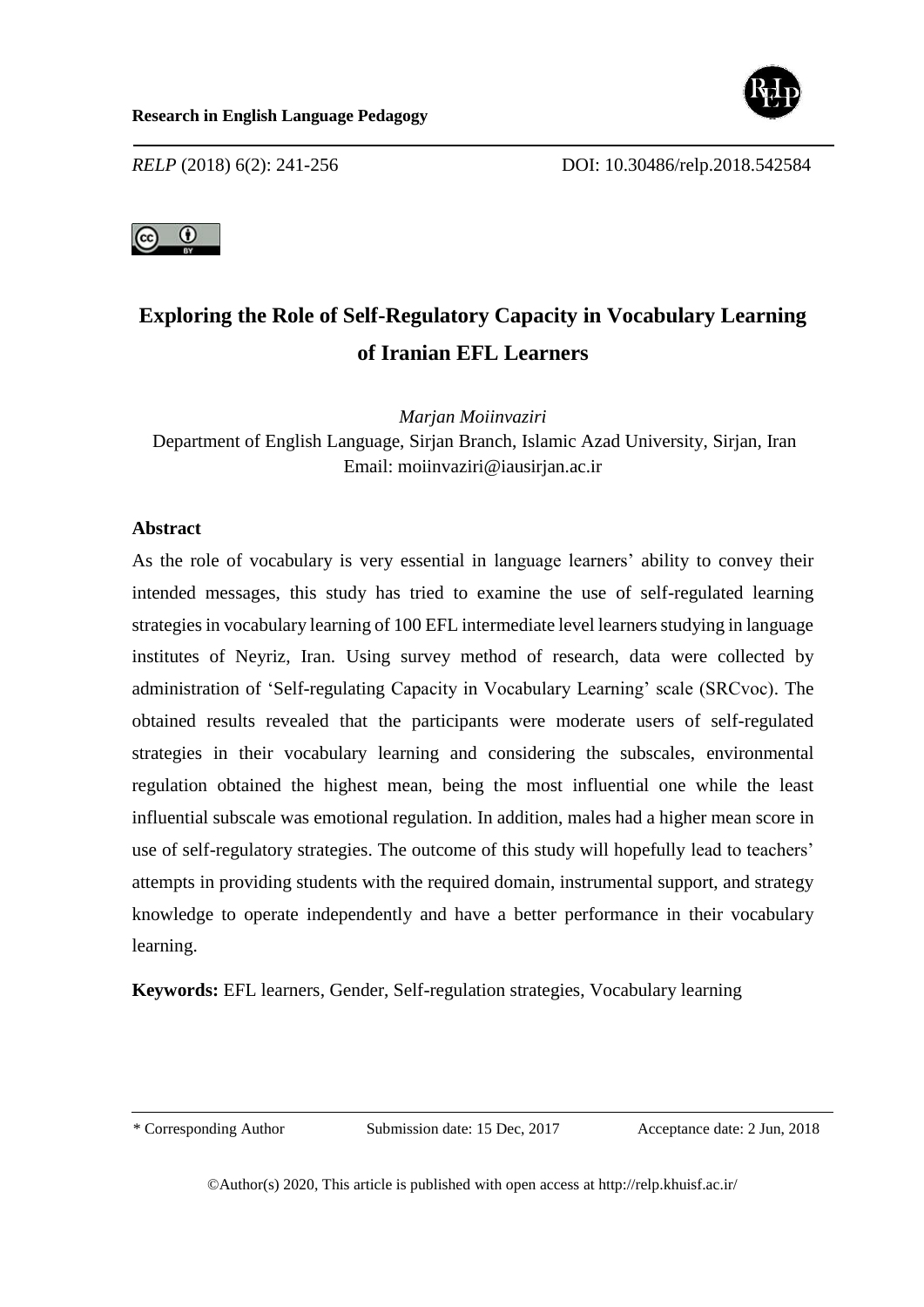## **1. Introduction**

Vocabulary is one aspect of language learning whose role has been downplayed in most language teaching approaches during the past decades, and was disregarded and treated as the "Cinderella of foreign language learning" (Beheydt, 1987, p. 55).

Indeed, the essential role of vocabulary acquisition as an important component of any language is undeniable (Amiryousefi & Vahid, 2010). "Words are the building blocks in a language"(Yu-Ling, 2005, p. 6), and they can facilitate learning of different aspects of a language. Empirical studies have indicated that proficient L2 learners in listening, speaking, reading, and writing have a good knowledge of vocabulary, though this relationship is not causal (Folse, 2004). In addition, vocabulary has a more crucial role in communication than other components of language. It is possible to get the message across through using an accumulation of vocabulary without paying any attention to grammar, while missing only one word can hamper communication (Scrivener, 1994).

Vocabulary is of paramount importance for both L2 learners and practitioners, as they are aware of the considerable challenges and obstacles they would face during the entire process of vocabulary learning (Meara, 1980) and the fact that these problems might create a barrier to successful language learning. English language learners usually encounter copious amounts of anxiety due to their not being able to get the message across while communicating, which is the outcome of not being equipped with enough vocabulary. Furthermore, unlike syntax, vocabulary does not present any rules and is considered as an open-ended system (Alqahtani, 2015).Therefore, in many studies the need for research on vocabulary and its positives effect on teaching and learning in L2 classroom has been constantly emphasized and teachers have always been on the lookout for finding ways to teach their students vocabulary more effectively and fruitfully. Some studies conducted in this area have suggested the use of strategic learning and vocabulary learning strategies (VLS) (Gu & Johnson, 1996; Pérez & Alvira, 2017).

Nevertheless, teaching these strategies to language learners cannot guarantee learning. In an effective learning process students plan and adjust their learning according to their own objectives. In other words, a self-regulated type of learning should be used which is guided by metacognition, strategic action (planning, monitoring and evaluating personal progress against a standard), and motivation to learn (Perry, Phillips, & Hutchinson, 2006). Selfregulated learning is defined as "an active, constructive process whereby learners set goals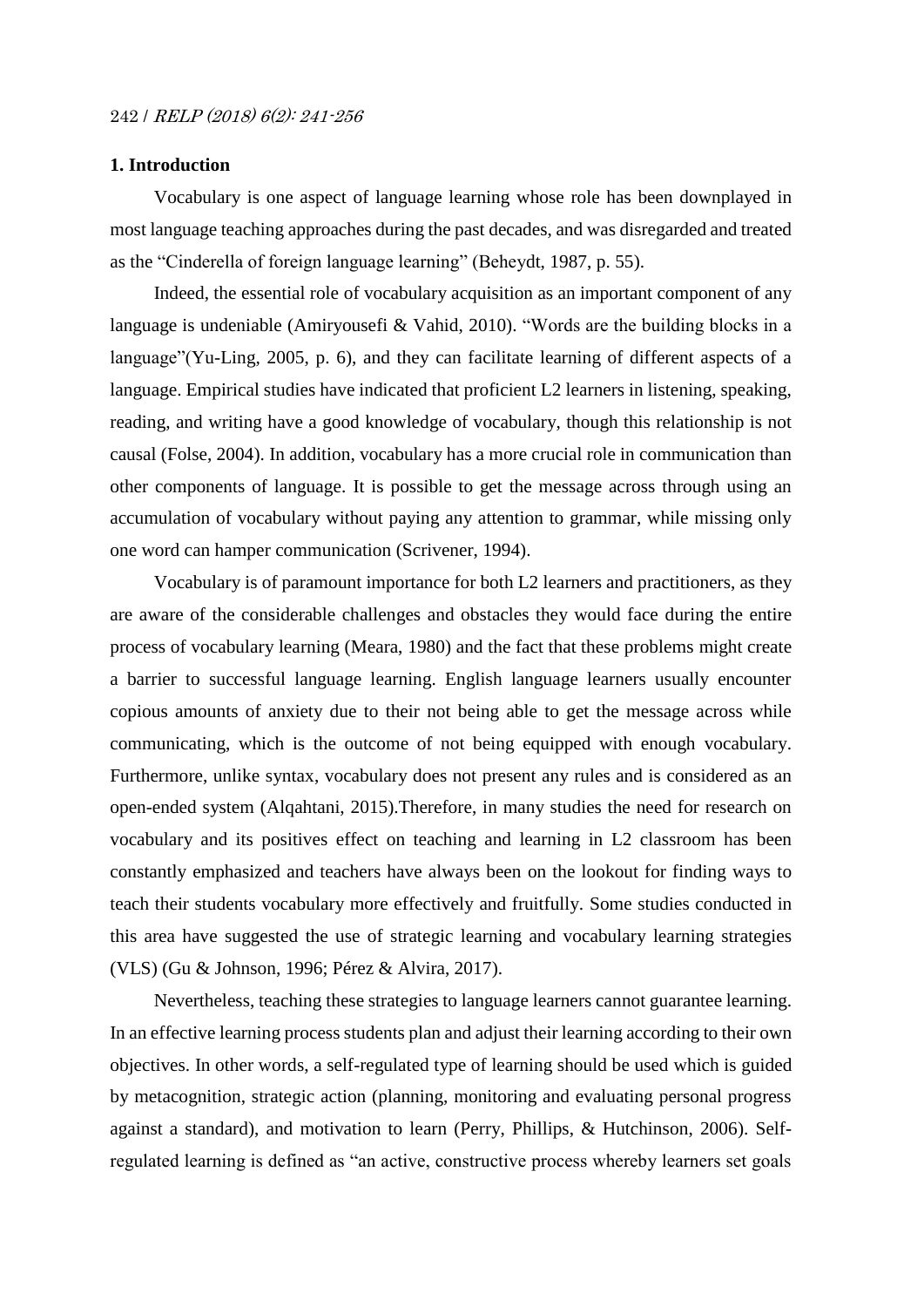for their learning and then try to monitor, regulate, and control their cognition, motivation, and behavior guided by their goals" (Pintrich, 2000, p. 453).

L2 learners use regulatory processes to some degree, but self-regulatory learning is distinguished by their awareness of strategic relations between regulatory processes or responses and learning outcomes, in other words their use of these strategies to achieve academic goals. As a result, in the field of L2 learning strategies and in educational and psychological research, self-regulated learning has become an important topic (Steffens, 2008).

Consequently, in the light of the above mentioned issues, this study was an attempt to examine the assessment of strategic learning based on the notion of self-regulation. More specifically, instead of concentrating on the outcomes of strategic learning, this study has tried to look into the importance of the learners' innate self-regulatory capacity in vocabulary learning among the Iranian EFL learners in order to provide some insights into vocabulary instruction in EFL language education.

#### **2. Literature Review**

Self-regulation is considered as an aptitude which is improvable and can be influenced by experience and instruction. The studies which have examined the relationship between the learners' self-regulatory behavior and their achievement in various domains of learning have found a positive relationship between these two constructs (Kitsantas, Steen, & Huie, 2009). In the same vein, it is believed that "learners' previous learning experience can have an effect on the developmental level of self-regulating capacity and the magnitude of self-regulating capacity will depend on the instigation of the initial appraisal of vocabulary learning experience, with its related motivational state" (Tseng & Schmitt, 2008, p. 362). In addition, researchers maintain that self-regulation capacity has a mediating role between initial motivation and strategy use and can directly affect the learners' strategy use.

Since the introduction and entrance of self-regulation construct in the domain of vocabulary learning (Tseng, Dörnyei & Schmitt, 2006), some researchers have started to examine the possible relevance of these two constructs to each other. For example, Sentürk (2016) investigated the relationship between 179 Turkish EFL learners' self-regulated learning components and vocabulary knowledge considering their proficiency level and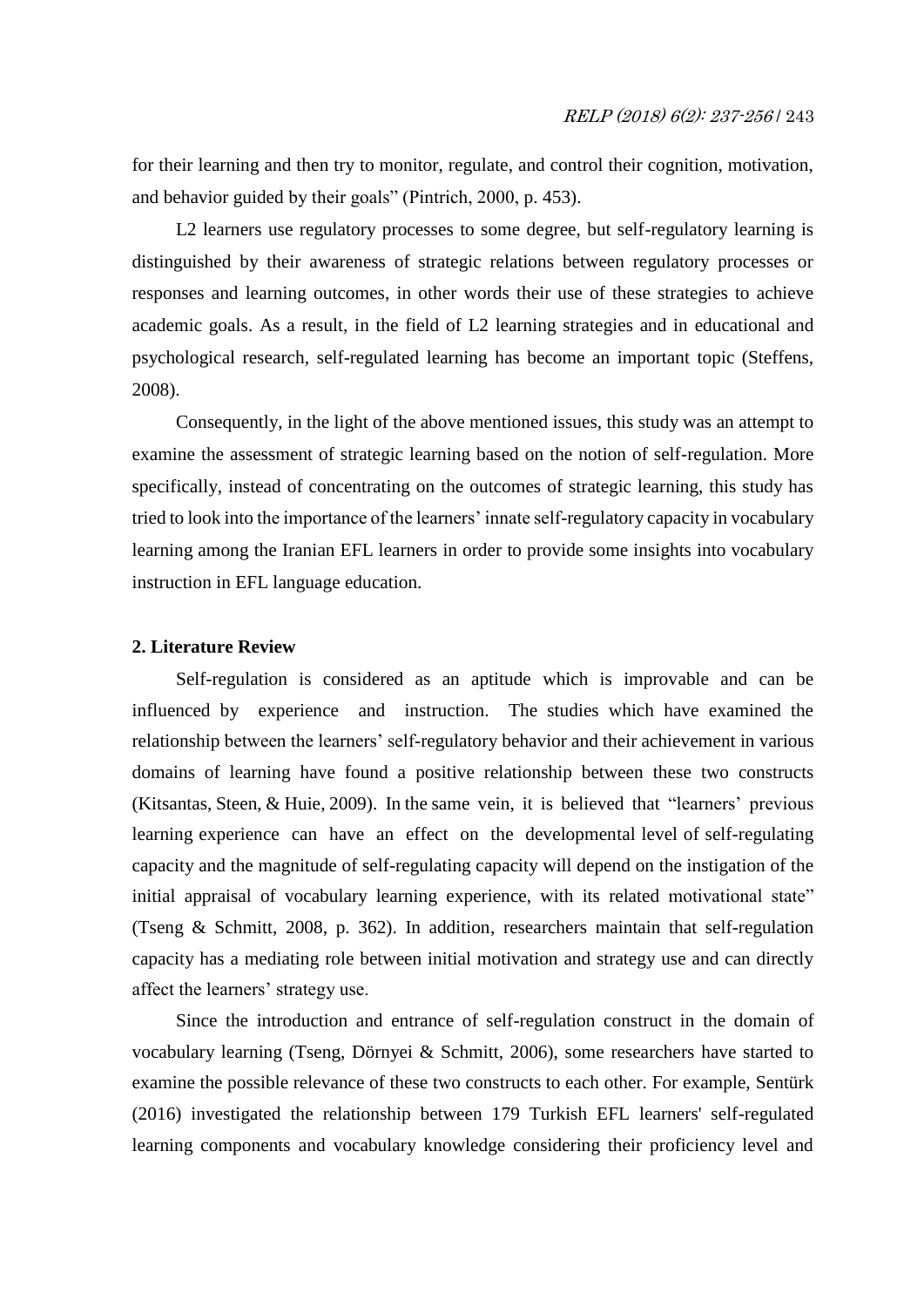vocabulary size. The results indicated the presence of a strong positive correlation between high levels of self-regulation and high vocabulary size.

Furthermore, Zarei and Hatami (2012) investigated the relationship between 250 Iranian EFL college students' self-regulated learning competence and their vocabulary knowledge and reading comprehension. After administering the intended tests and questionnaire, they found mixed results in the relationships among the various self-regulated learning components, namely, planning, self-checking, effort and self-efficacy. In addition, they found no significant relationship between self-regulated components and the vocabulary knowledge of the participants.

In another study, Hardi (2014) investigated more than 400 Hungarian primary school learners' vocabulary learning strategies in the framework of self-regulation and in light of the findings proposed categories of young learners' self-regulated vocabulary learning behavior while identifying age-related differences in the use of such strategies. The necessary data were collected using interviews and questionnaires which were complemented by the results of classroom observations. In fact, the researcher wanted to tap into the learners' own perceptions of their learning processes. The results of the study showed that young learners make use of various vocabulary leaning strategies and are conscious of their endeavors while learning the words making appropriate and rather efficient use of self-motivational and self-regulatory strategies.

Nabavi Ekhlas and Shangarffam (2012) conducted a study based on the social cognitive theory to find out the relationship between the sub-factors of self-regulated strategies and four language skills and overall proficiency among 150 Iranian candidates of IELTS. The three sub-factors of self-regulation strategies included personal, behavioral, and environmental influence. The finding showed that behavioral self-regulated strategies positively correlated with the language skills that is if the Iranian L2 learners use selfregulation strategies appropriately, these strategies can guarantee their achievement in the process of language learning.

Reviewing the literature reveals that several studies have demonstrated males' and females' differences in use of self-regulated learning strategies in their learning. For example, Lee (2002) found three main gender difference issues in self-regulated learning strategies from literature: (1) the styles, purposes, and dynamics of social interactions, (2) motivational factors, (3) the styles and frequencies of expression, discussion, or feedback. Similarly, Young and McSporran (2001) found other gender differences such as, online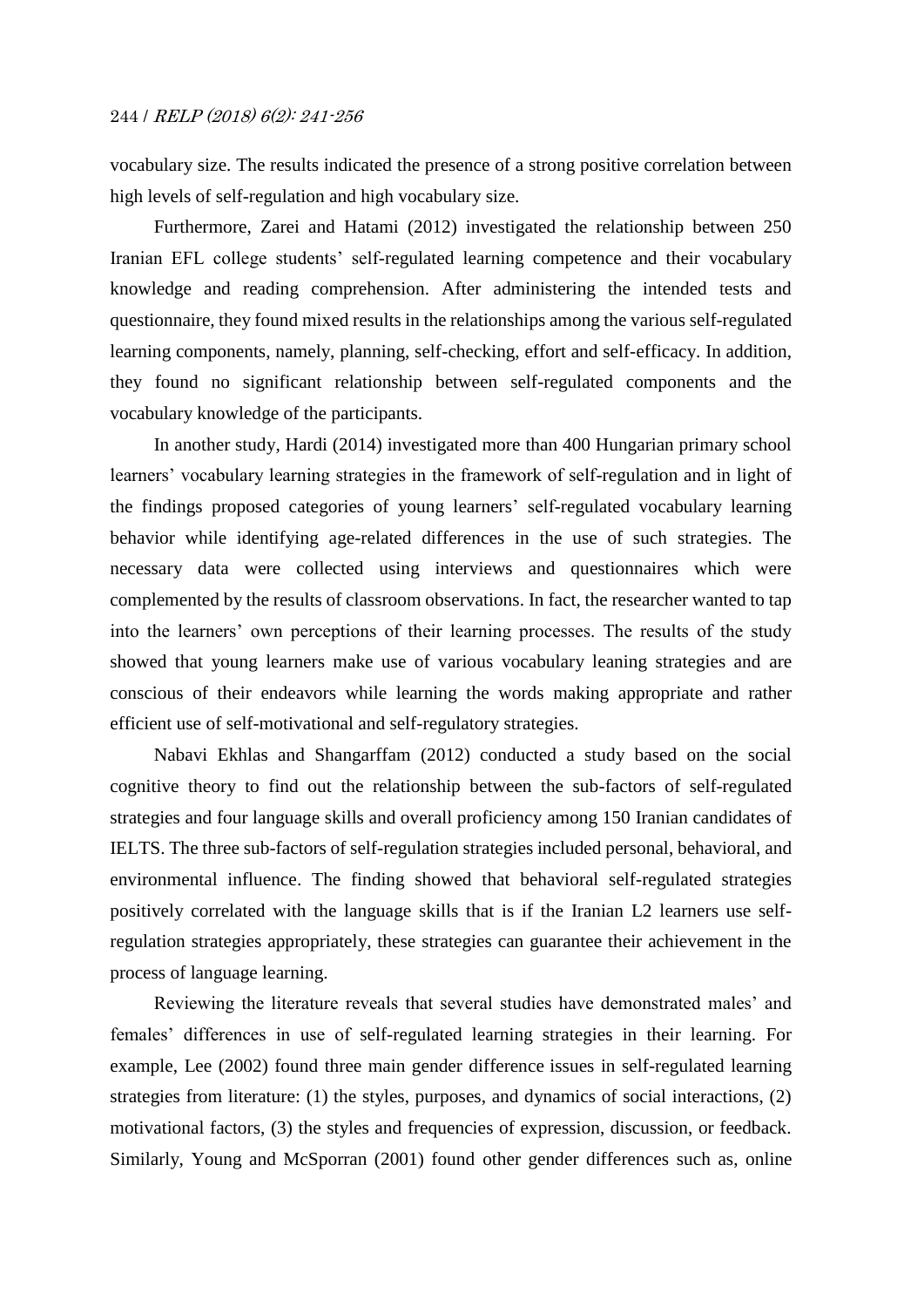material usage rates, formative and summative assessment completion rates, communication skills, confidence levels, student motivation and learning strategies.

In a more recent study, Fatemipour and Najafgholikhan (2015) examined the impact of self-regulated strategy on vocabulary learning of Iranian EFL students as well as the role of gender in this regard. Sixty intermediate EFL learners were randomly assigned to a control and experimental group. The experimental group received additional training in use of selfregulated strategy in vocabulary learning. The outcomes indicated that self-regulated strategies could have a significant positive impact on the participants' vocabulary learning while no differences were observed among male and female learners.

Although the above-mentioned studies have shed some light on the less explored area of self-regulation, the need for further investigation in this field and more specifically the language learners' awareness of employing such strategies in their learning seems pretty evident. Moreover, different studies have presented inconsistent results in relation to the role of gender in self-regulated learning which requires further research. Consequently, in an attempt to partially fill the existing gap, the present study has tried to explore the role of self-regulated capacity in vocabulary learning of Iranian EFL learners to provide some insights into vocabulary instruction in language education through the following research questions:

- 1. To what extent do the Iranian L2 learners use self-regulated learning strategies in their vocabulary learning?
- 2. Which of the sub-scales of Self Regulating Capacity in Vocabulary Learning (SRSvoc) scale are the most and the least influential ones among the Iranian L2 learners?
- 3. Are there any differences between male and female learners in their use of selfregulated learning strategies?

## **3. Methodology**

## **3.1. Design and Context of the Study**

This study aimed at exploring the Iranian L2 learners' use of self-regulated learning strategies in their vocabulary learning through a survey method and was conducted in Neyriz. Survey design is considered as an established research design in applied linguistics. In survey research, data is collected from a sample of participants who are drawn from a population through the use of a questionnaire (Weisberg, Krosnick, & Bowen, 1996). The results are typically quantitative which can be predictive, confirming, and explanatory.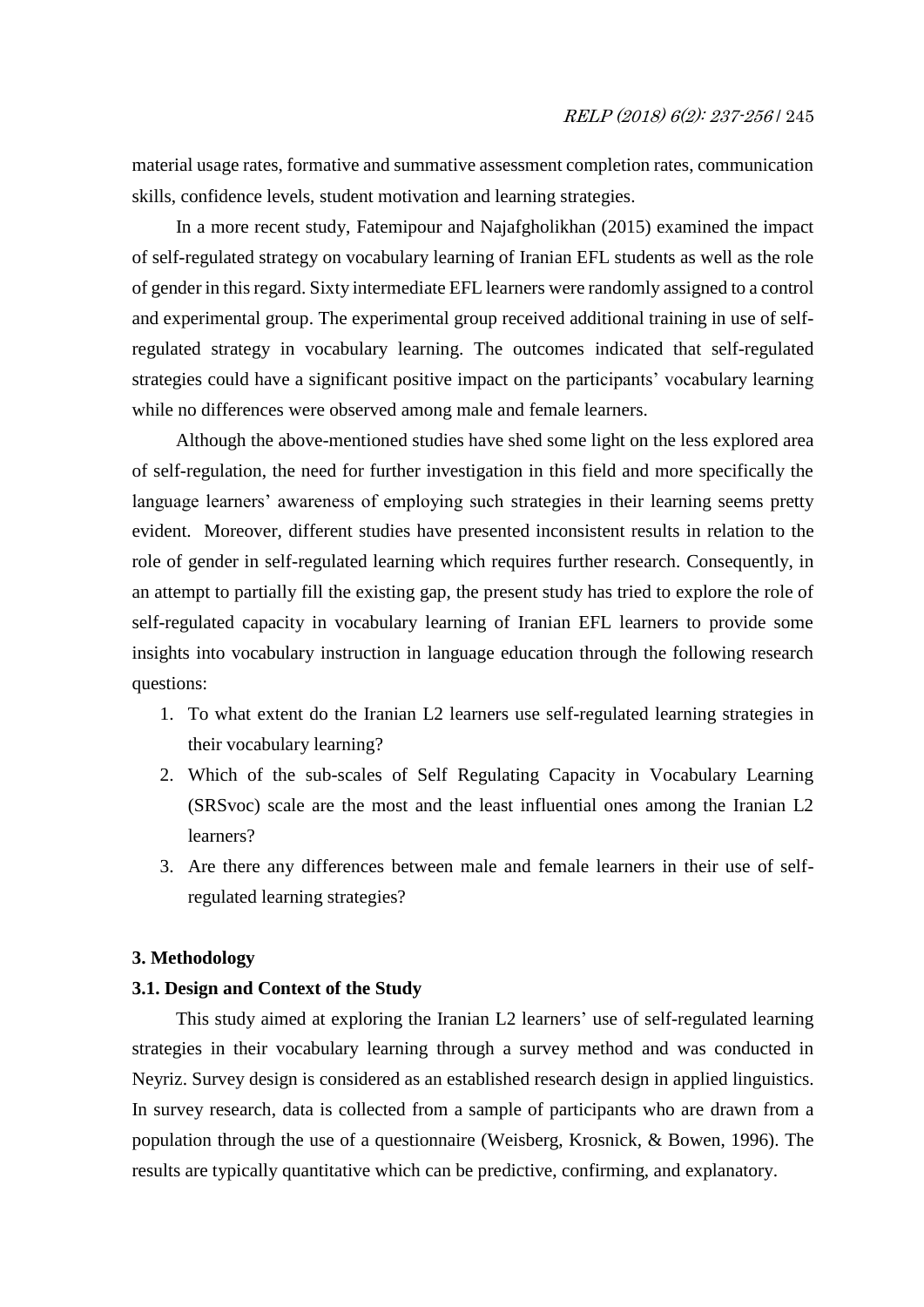# **3.2. Participants**

For the present study, a sample of 100 intermediate EFL learners (i.e., 48 females and 52 males), from four different language institutes were selected. The institutes were chosen among the language institutes of Neyriz based on cluster sampling and all the learners in intact classes with the age range of 14 to 26 participated in the study.

#### **3.3. Instrument**

The instrument used in this study was a questionnaire called 'Self Regulating Capacity in Vocabulary Learning' scale (SRCvoc)' developed by Tseng, Dörnyei and Schmitt (2006). This instrument considers the learner trait of self-regulatory capacity and constitutes general declarations or conditional relations rather than descriptions of specific strategic behaviors. There are twenty items included in this questionnaire having the format of 6-point Likert scale ranging from  $1 =$  "strongly disagree" to  $6 =$  "strongly agree." This instrument is made up of five internal indicators:

- 1. Commitment control strategies, which help to preserve or increase the learners' original goal commitment (e.g. keeping in mind favorable expectations or positive incentives and rewards; focusing on what would happen if the original intention failed).
- 2. Metacognitive control strategies, which involve the monitoring and controlling of concentration, and the curtailing of any unnecessary procrastination (e.g. identifying recurring distractions and developing defensive routines; focusing on the first steps to take when getting down to an activity).
- 3. Satiation control strategies, which help to eliminate boredom and to add extra attraction or interest to the task (e.g. adding a twist to the task; using one's fantasy to liven up the task).
- 4. Emotion control strategies, which concern the management of disruptive emotional states or moods, and the generation of emotions that will be conducive to implementing one's intentions (e.g. self-encouragement; using relaxation and meditation techniques);
- 5. Environment control strategies, which help to eliminate negative environmental influences and to exploit positive environmental influences by making the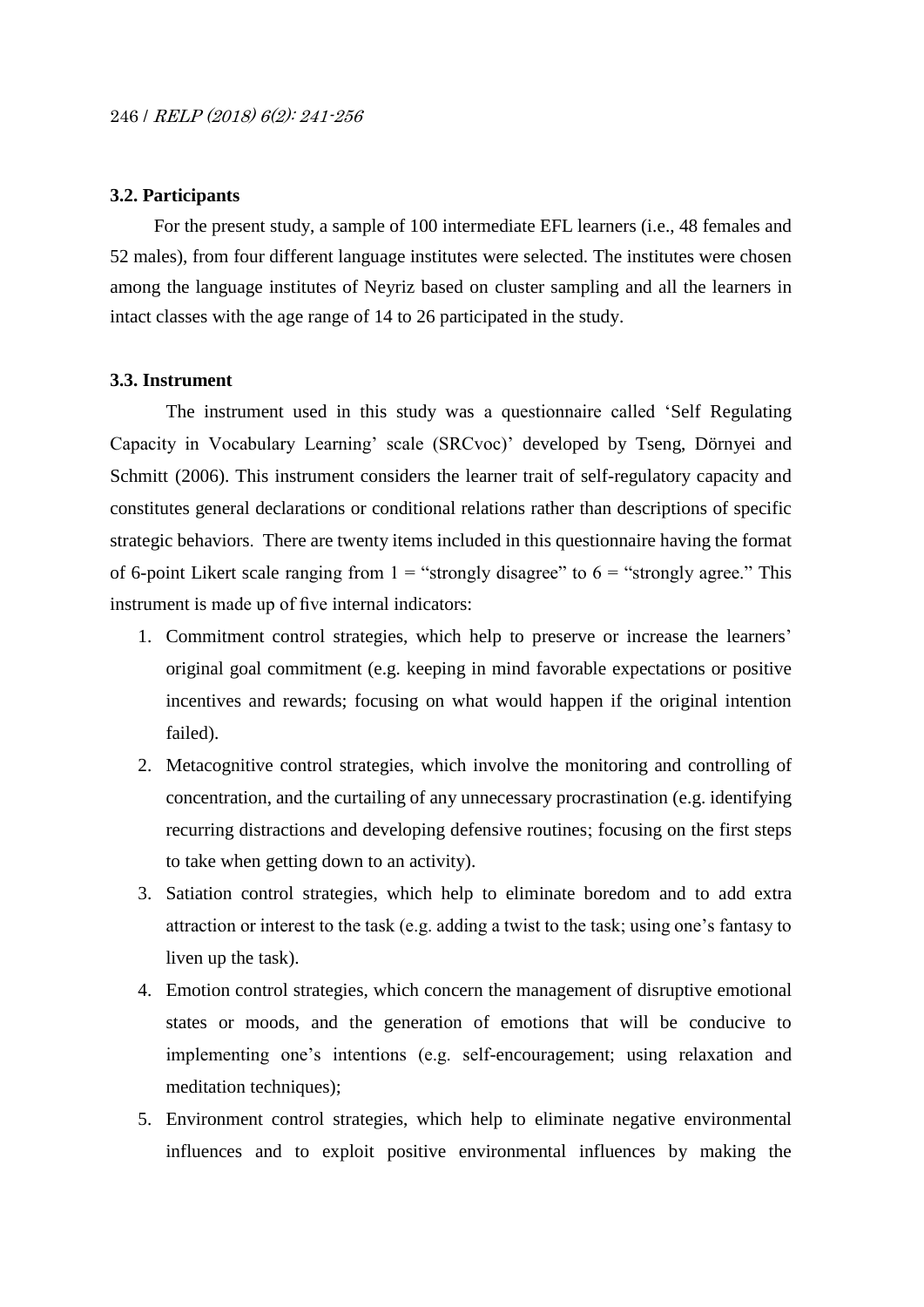environment an ally in the pursuit of a difficult goal (e.g. eliminating distractions; asking friends to help and not to allow one to do something).

This study has also established both reliability and validity for this instrument. The internal consistency measured through Cronbach's alpha was found to be 0.85. Furthermore, all the individual sub-scales had an alpha coefficient above 0.65.The validity of the questionnaire was examined through content validity through the development and use of a detailed item specification.

#### **3.4. Data Collection Procedures**

Having received permission from the directors of the language institutes, the participants were handed the questionnaire. At the beginning, they were informed of the purpose of the study, the format of the questionnaire and that there were no right or wrong answers. They were also assured that all their answers would remain strictly confidential. The data was gathered during two weeks. The participants received the English version of the questionnaire and were not pressured by time limits; however, all the questionnaires were answered within 20 minutes.

## **3.5. Data Analysis Procedures**

In this research, the quantitative data was submitted to the Statistical Package for the Social Science (SPSS, Version 22). As the first step, descriptive statistics including Min, Max, Mean, and Standard Deviation were calculated. Descriptive statistics were more specifically used to determine the most and the least influential subscales of SRCvoc among the participants of the study. Furthermore, in order to examine the participants' use of selfregulatory strategies in their vocabulary learning, one sample *t*-test was used. Finally, to address any differences between males and females in this regard independent samples *t*-test was conducted.

#### **4. Results**

In the following section, the results of the study are presented in tables and the findings related to each research question are analyzed.

The first research question of the study dealt with the use of the self-regulated learning strategies in L2 learners' vocabulary learning. To address this question, one sample *t*-test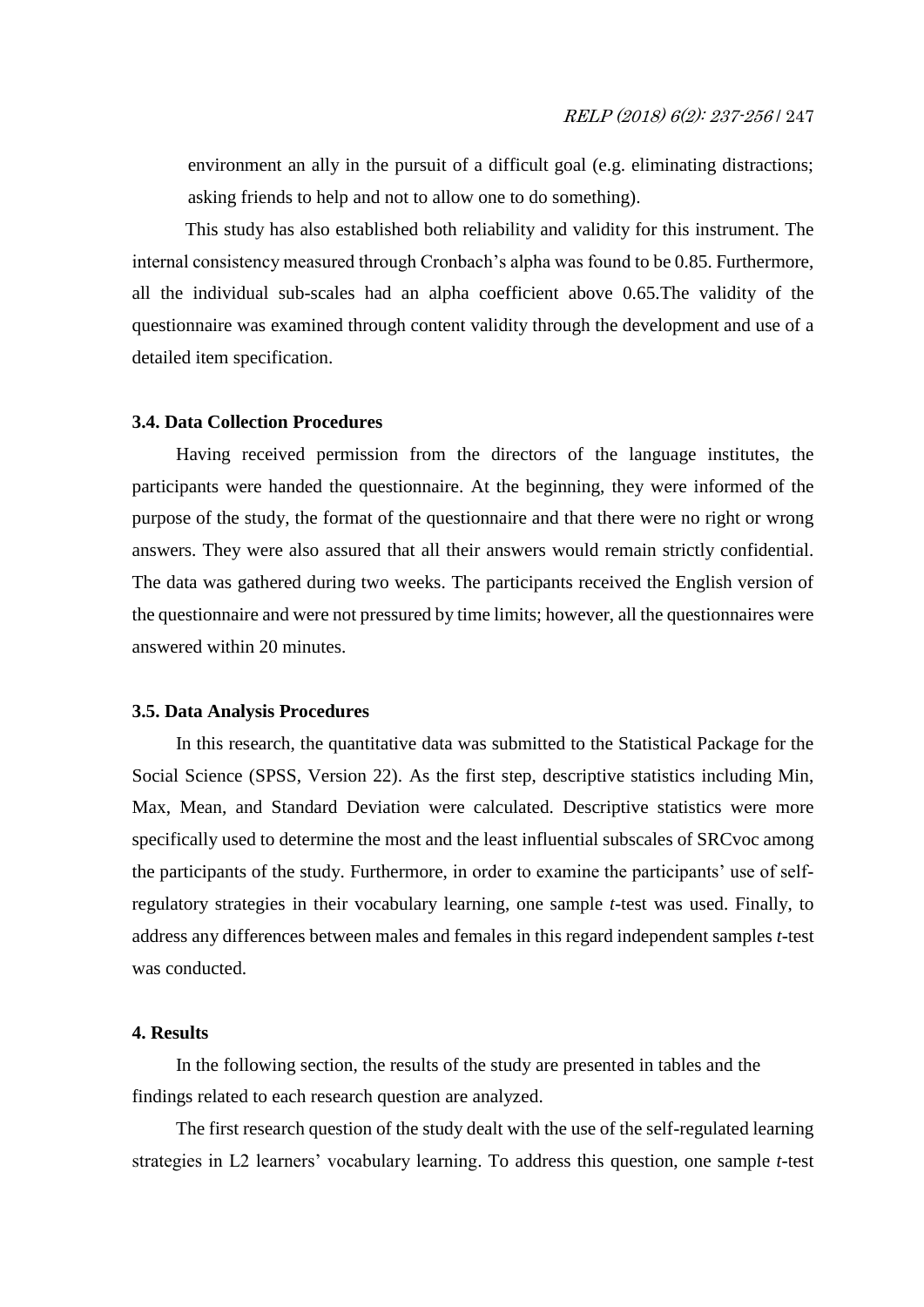# 248 / RELP (2018) 6(2): 241-256

was conducted to have a comparison of the average between the sample (observed average) and the population (expected average). As displayed in Table 1, the mean for the use of selfregulated learning strategies in L2 learners' vocabulary learning is compared to the Testvalue 4 and Quartiles 3 (Q3).

## Table 1.

*One-sample T-test Regarding the Students' Use of Self-Regulated Strategies (Test-value 4)*

|            |      |    |                 | Test Value $=$ 4 |         |                                |
|------------|------|----|-----------------|------------------|---------|--------------------------------|
|            | T    | Df | Sig. (2-tailed) | Mean             |         | 95% confidence interval of the |
|            |      |    |                 | difference       |         | differences                    |
|            |      |    |                 | S                | Low     | Upper                          |
|            |      |    |                 |                  |         |                                |
| Self-      | .969 | 99 | .335            | .068             | $-.071$ | .208                           |
| regulated  |      |    |                 |                  |         |                                |
| strategies |      |    |                 |                  |         |                                |

The results show that *t*-value is .96 and the *p*-value from this statistic is .33 ( $p > .05$ ) revealing the difference between the sample-estimated population mean and the comparison population mean of 4(*M=*4) is not to be significantly different. Therefore, the mean of the investigated variable is less than 4 and the null hypothesis (H0) is retained. Consequently, the use of self-regulated learning strategies in L2 learners' vocabulary learning was compared with the Test-value 3 and Quartile 2 (Q2) as shown in Table 2.

# Table 2.

*One-sample T-test Regarding the Students' Use of Self-Regulated Strategies (Test-value 3)*

|            | Test Value $=$ 3 |    |                 |             |                                            |       |  |  |  |  |
|------------|------------------|----|-----------------|-------------|--------------------------------------------|-------|--|--|--|--|
|            | T                | Df | Sig. (2-tailed) | Mean        | 95% confidence interval of the differences |       |  |  |  |  |
|            |                  |    |                 | differences | Low                                        | Upper |  |  |  |  |
| Self-      | 15.10            | 99 | .000            | 1.06        | .92                                        | 1.20  |  |  |  |  |
| regulated  |                  |    |                 |             |                                            |       |  |  |  |  |
| strategies |                  |    |                 |             |                                            |       |  |  |  |  |

The outcomes show that the obtained mean is significantly different from the normal population mean, having a *t*-value of 15.10 and a *p*-value of .00 ( $p$ <.05). Such a *p*-value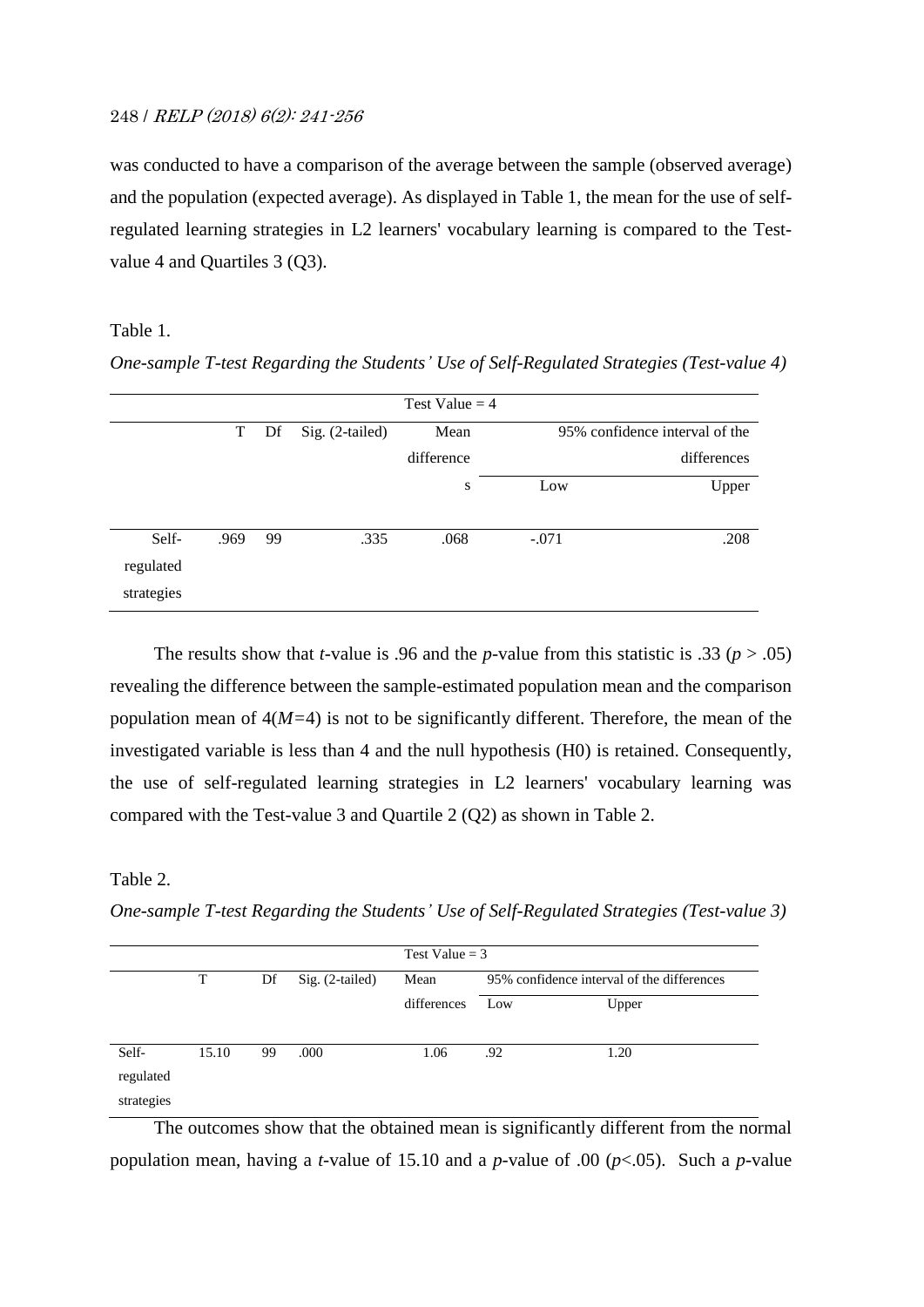indicates that the average of the sample population is significantly different from the assumed mean of  $3(M=3)$ , with the 95% confidence interval estimate. Hence, there is a statistically significant difference between means and the null hypothesis (H0) is rejected.

As mentioned above, the Self-Regulation Capacity in Vocabulary Learning Scale (SRCvoc) is composed of five subscales (commitment, metacognitive, satiation, emotion, and environmental control) each tapping into the learners' self-regulatory process. The second research question intended to examine the most and the least influential subscales among the Iranian L2 learners.

#### Table 3.

*Descriptive Statistics for Sub-Scales of SRCvoc Questionnaire*

|               |     |                |      |      |      |                   | <b>Skewness</b>   | Kurtosis          |
|---------------|-----|----------------|------|------|------|-------------------|-------------------|-------------------|
| Group         | N   | Range          | Min  | Max  | Mean | Std.<br>Deviation | <b>Statistics</b> | <b>Statistics</b> |
| Commitment    | 100 | 4.75           | 1.25 | 6    | 4.19 | 1.04              | $-.658$           | .426              |
| Metacognitive | 100 | $\overline{4}$ | 1.75 | 5.75 | 4.13 | 1.02              | $-.444$           | $-.408$           |
| Satiation     | 100 | 3.75           | 1.75 | 5.50 | 4.06 | .778              | $-.696$           | $-.055$           |
| Emotion       | 100 | 4.25           | 1.50 | 5.75 | 3.70 | .870              | $-.082$           | $-.178$           |
| Environmental | 100 | 4.50           | 1.50 | 6    | 4.28 | .97               | $-1.13$           | 1.01              |
| Valid N       | 100 |                |      |      |      |                   |                   |                   |

Table 3 presents the descriptive statistics pertaining to sub-scales of self-regulation scale. The outcomes indicate that environmental control strategies with the mean score of 4.28 and emotion control strategies with mean score of 3.70 have the highest and the lowest means, respectively.

The third question tried to examine the significant mean difference between male and female L2 learners in their use of self-regulated learning strategies in vocabulary learning.

# Table 4.

 *Descriptive Statistics of Self-Regulated Learning Strategy in Males and Females*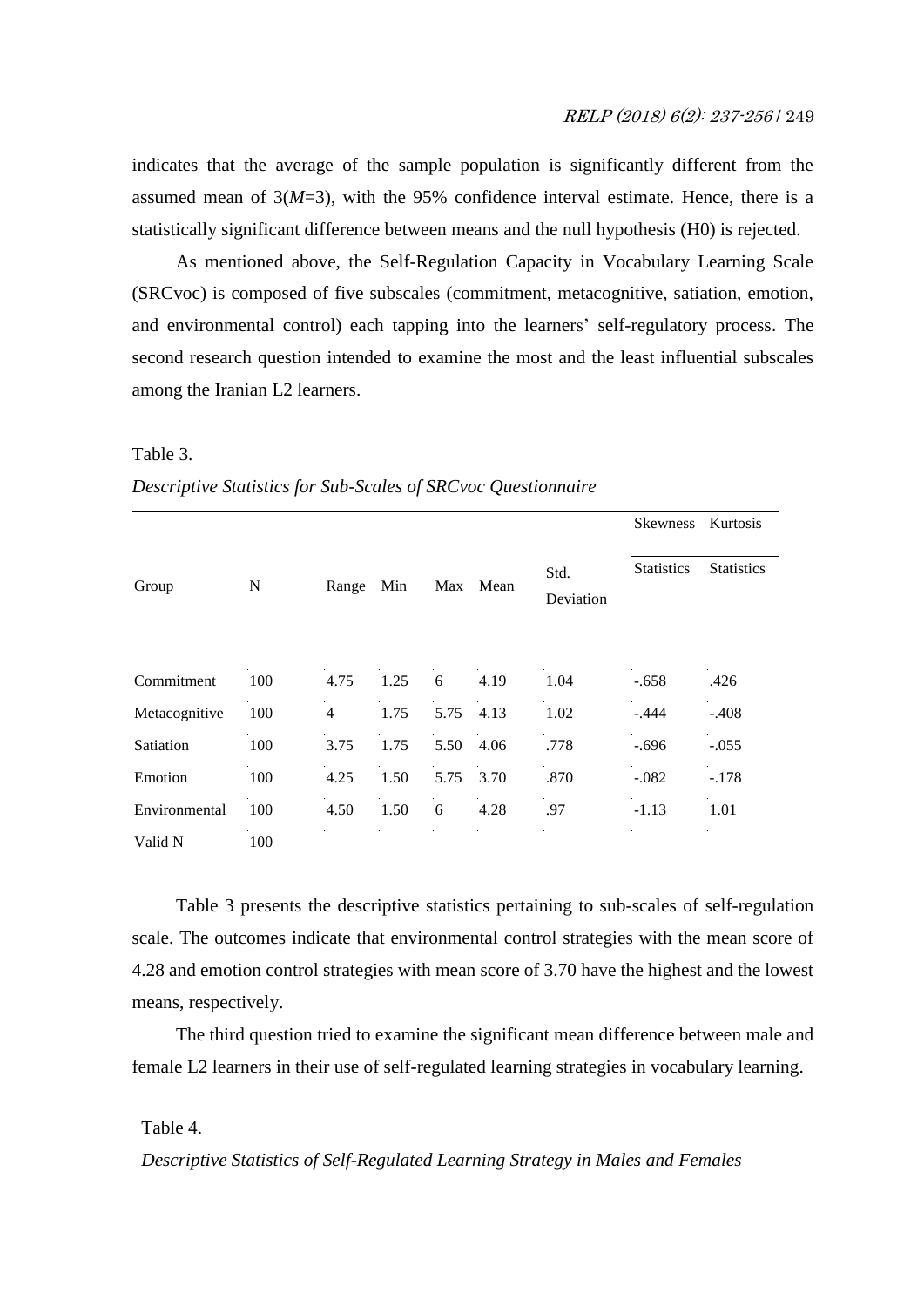250 / RELP (2018) 6(2): 241-256

| Gender | $\boldsymbol{N}$ | Min  |           | Max Mean | Std.      | Skewness Kurtosis |        |
|--------|------------------|------|-----------|----------|-----------|-------------------|--------|
|        |                  |      |           |          | Deviation | <b>Statistics</b> |        |
| Male   | 52               | 2.50 | 5.20      | 4.28     | .58       | $-.741$           | .319   |
| Female | 48               | 2.10 | 5.20 3.95 |          | .83       | $-.54$            | $-.59$ |

As the Table shows, the mean score is 4.28 for males and 3.95 for females, respectively. These results show that male participants use self-regulatory strategies more than females. However, to see whether this difference is significant, an independent samples *t*-test was conducted.

## Table 5.

#### *Independent Samples T-test Comparing Males and Females*

| Levene's Test for Equality |                           |      | t-test for Equality of Means |       |      |            |            |            |             |            |
|----------------------------|---------------------------|------|------------------------------|-------|------|------------|------------|------------|-------------|------------|
|                            | of Variances              |      |                              |       |      |            |            |            |             |            |
|                            | $\boldsymbol{\mathrm{F}}$ | Sig. | $\mathbf T$                  |       | Df   | Sig. $(2-$ | Mean       | Std. Error | 95%         |            |
|                            |                           |      |                              |       |      | tailed)    | Difference | Difference |             | Confidence |
|                            |                           |      |                              |       |      |            |            |            | Interval of |            |
|                            |                           |      |                              |       |      |            |            |            | the         |            |
|                            |                           |      |                              |       |      |            |            |            | Difference  |            |
|                            |                           |      |                              |       |      |            |            |            | Lower       | Upper      |
| Equal                      | 7.15                      | .009 | 2.06                         | 98    | .041 | .287       | .139       | .11        | .56         |            |
| variances                  |                           |      |                              |       |      |            |            |            |             |            |
| assumed                    |                           |      |                              |       |      |            |            |            |             |            |
| Equal                      |                           |      | 2.03                         | 84.53 | .045 | .287       | .141       | .007       | .57         |            |
| variances                  |                           |      |                              |       |      |            |            |            |             |            |
| not                        |                           |      |                              |       |      |            |            |            |             |            |
| assumed                    |                           |      |                              |       |      |            |            |            |             |            |

Based on Table 5, the result of Levene's test is smaller than .05 indicating that the equal variance is not assumed. Therefore, the significant value (2-tailed) is considered as .045, having a value less than 0.05. This shows that there is a significant difference in the mean scores of male and female participants and it can be concluded that male students use self-regulatory strategies more than females in their vocabulary learning.

# **5. Discussion**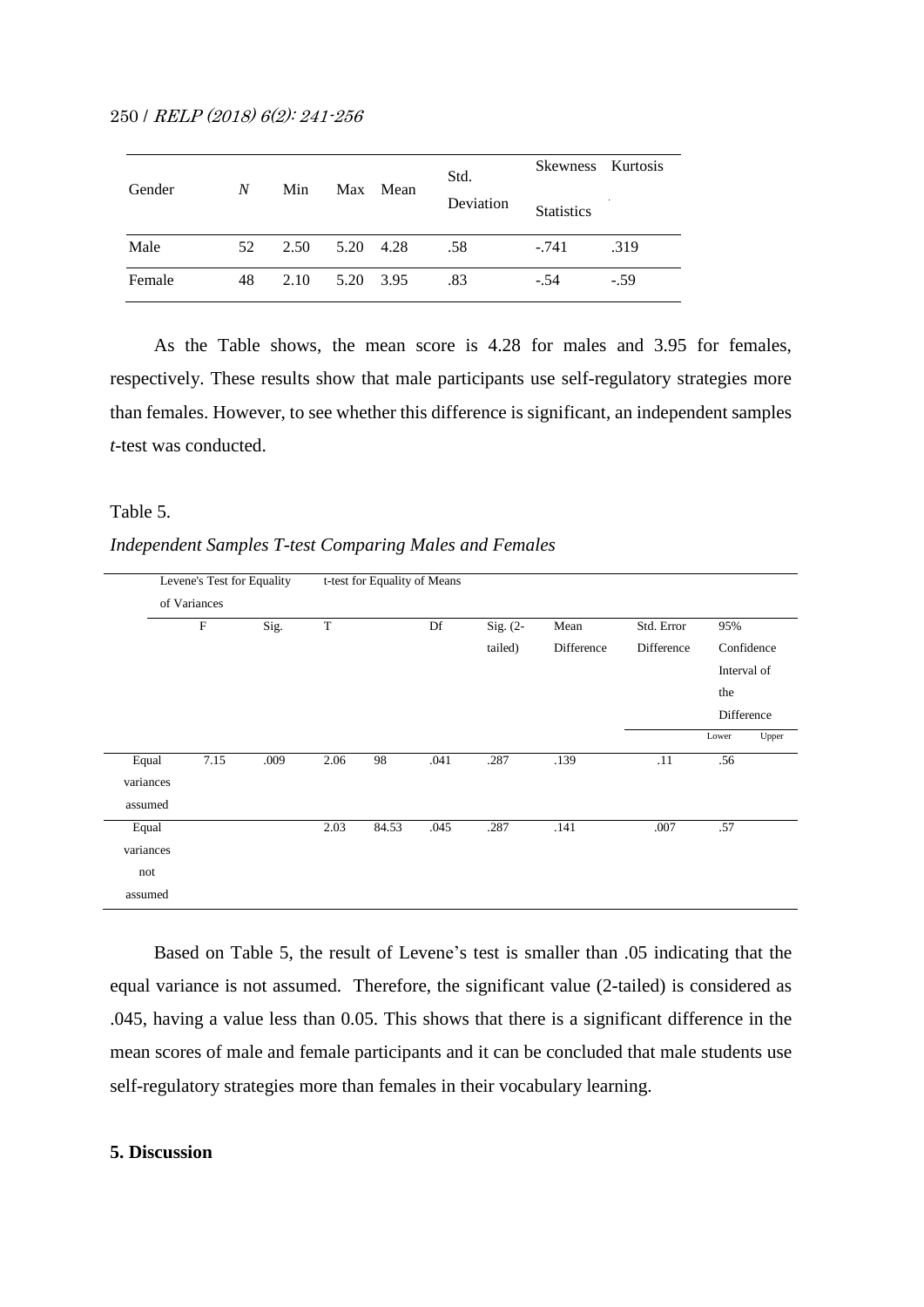# RELP (2018) 6(2): 237-256 / 251

The results of the current study investigating the role of self-regulated learning strategies in vocabulary learning with the significant mean of more than 3 and less than 4 indicated that the participants were average users of self-regulated strategies in their vocabulary learning. One of the influential factors in this regard can be the role of their teachers. The teachers' role in promoting students' self-regulated learning in the classroom could be illustrated in many aspects. Teachers may make students aware of potential strategies, attribute success to good strategies, and choose and monitor appropriate strategies, while providing students with instruction and intervention in managing and coordinating their plans which may lead to having positive effects and outcomes in their performance. Teachers can have an essential role in encouraging their students to take greater responsibility for their work. Besides, teachers' use of explicit instruction and modeling of the necessary skills and strategies may lead to students' development of self-regulating behaviors. Nowadays, most L2 teachers may provide opportunities for the students to practice both language skills and self-regulating behaviors. Students also may receive feedback (from both the teacher and the other students) in their learning goals, so it may reinforce them to become responsible for driving their own learning. In sum, "powerful and timely combination of deliberate acts of teaching, support materials, and structures, as well as the explicit feedback specific to learning goals" can promote students' command of language and provide "a collaborative and reflective environment and led to the students' development of self-regulating learning behaviors" (Sinclair, Rapson & Watson, 2004, p. 11).

Another influential factor in fostering students' self-regulated learning is the learning environment. Zimmerman's theoretical framework (2002) explicitly explains the role of context in students' self-regulated learning. It indicates that environmental factors have a bidirectional interaction with students' personal and behavioral characteristics. The interaction with context can lead to the cyclical development and adaptation of students' self-regulated learning. Therefore, context can be effectively used to foster students' selfregulated learning.

The obtained results of this study are consistent with a series of studies including Hardi (2014), Zarei and Hatami (2012), and Sentürk (2016) which have shown that self-regulated strategies have an influence over vocabulary learning. Hence, in a classroom where selfregulated strategy instruction is applied, learners can be provided with the opportunity to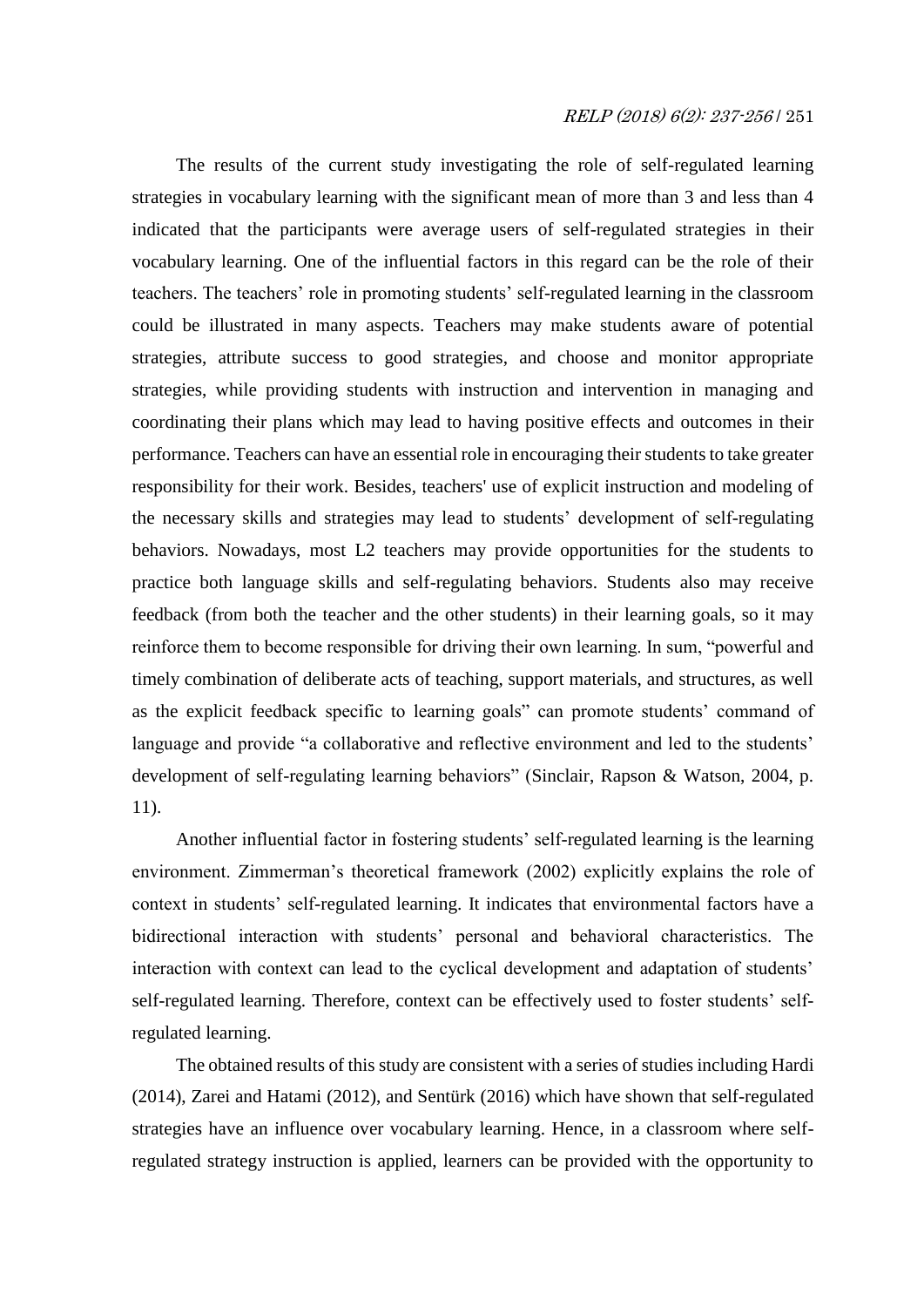# 252 / RELP (2018) 6(2): 241-256

develop the attributions for effort and the application of workable strategies and a great deal of involvement, which may in turn be beneficial in their academic outcome. This suggests that by employing a self-regulatory strategy model in teaching new vocabulary to the EFL learners, better results can be expected.

Considering the influence of the sub-scales of self-regulated learning strategies on vocabulary learning, it was shown that the participants were aware of the importance of a good learning environment and they were able to control environmental factors which influenced their vocabulary learning. Furthermore, the outcomes suggested that they could sort out the problems encountered in the environment and were able to arrange the problems in a way which would make learning more efficient. However, emotion control strategy gaining the lowest mean among all suggested the participants' inability to cope with the stress of learning vocabulary.

The reason behind the high levels of agreement over the use of environment control strategies might be the easier control over such strategies. It is probably easier for the language learners to provide themselves with a suitable environment for their own learning than other cover dimensions of strategies such as commitment, metacognitive, satiation, and emotion control.

As Tseng, Dornyei and Schmitt (2006, p.96) suggest, SRCvoc can be considered as an important diagnostic tool for identification and understanding of learners' capabilities and weaknesses in relation to "the five dimensions of self-regulation in the area of English vocabulary learning". However, because SRCvoc is an off-line self-report scale, it does not have the ability to determine all the aspects of self-regulatory deficiencies. This scale like many other quantitative questionnaires in educational psychology, can only act as "a starting point for developing appropriate remedies for any self-regulatory shortfalls and researchers need to apply other, more qualitative methodologies (such as stimulated recall and structured observation) to achieve a fuller understanding of the whole picture" (Ibid). Nonetheless, teachers can benefit from the outcomes of the present study to recognize their learners' shortcoming in VLS and help them to employ these strategies more efficiently. According to Travers and Sheckley (2000), the students' actual performance on classroom academic task can significantly improve after the training for these strategies, leading to their higher self-regulation.

The last research question was concerned with the role of gender and the use of selfregulated learning strategies. Many studies have addressed the importance of gender in self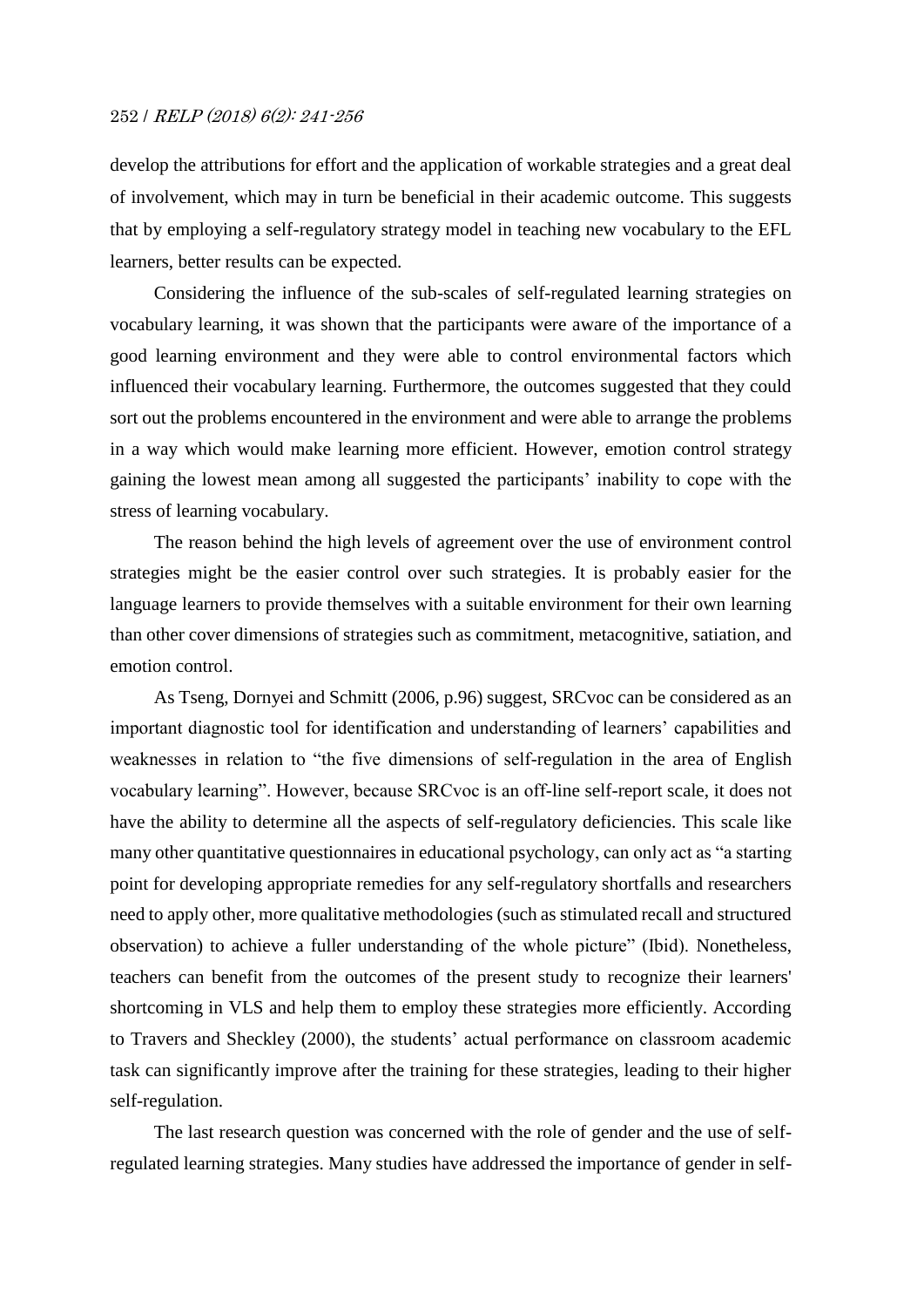regulated learning strategies. These studies typically favor female learners showing that females use SRL strategies more than males and they have a better control over the use of these strategies (Bozpolat, 2016). However, there are some studies like Hargittai and Shafer (2006) in which females have self-assessed their skills less than males. Such outcomes of self-judgmental studies might be related to the gender stereotypic conceptions which cause females to consider themselves as having fewer abilities than men do (Dweck, 2002). In contrast with the above mentioned studies, it was displayed in the present study that male learners had shown to have a better command over their use of SRL strategies in their vocabulary learning which might be explained through either their higher competency or stronger self-efficacy beliefs. Whatever the reason, there is still a need for further investigation in the Iranian context in this regard.

## **6. Conclusions**

The current research sought to examine an approach to assess strategic learning, based on the notion of self-regulation drawn from the field of educational psychology. In this study, the importance of the learners' innate self-regulatory capacity in vocabulary learning for Iranian EFL learners was highlighted to provide some insights into vocabulary instruction in EFL language education and to this end SRCvoc questionnaire was distributed among the participants to measure language learners' self-regulation in vocabulary learning.

The results showed that the L2 participants had an average score in self-regulated strategy. Besides, SRCvoc can be served as a diagnostic measure to identify and understand learners' strengths and weaknesses in terms of the five dimensions of self-regulation in the area of English vocabulary learning. The main conclusion that can be drawn is that using the SRCvoc can be served as a starting point for developing appropriate remedies for any selfregulatory shortfalls in vocabulary learning as Randi and Corno (2000) conclude, "Selfregulation is both an aptitude for and a potential outcome of schooling" (p. 651).

Furthermore, this study may have implications for teachers, learners, and materials developers. A clear understanding of the nature of the relationship between vocabulary and self-regulation may change teachers' and students' views toward the importance of teaching and learning self-regulation skills. Teachers may try to provide learners with domain, instrumental support and strategy knowledge they need to operate independently. Students can benefit from learning self-regulated skills by incorporating them in their learning process, which may help them become independent and responsible for their own learning.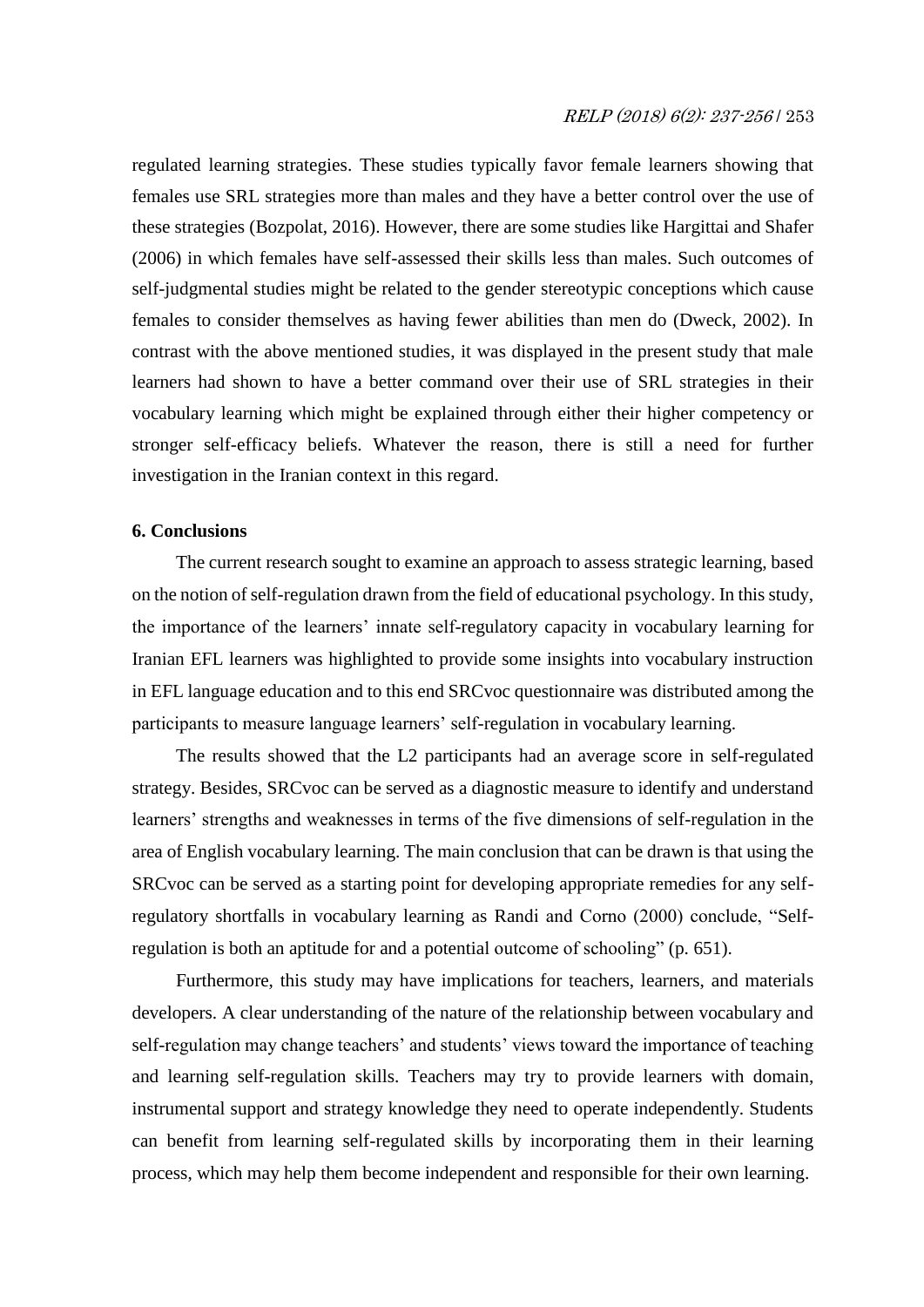# 254 / RELP (2018) 6(2): 241-256

As the self-regulated strategy is not currently used widely in EFL classes, it is recommended that teachers become familiar with the term and its positive outcomes. Experienced teachers can become familiar with SRS instruction through in-service training sessions in order to feel more open to adopting it in their classes. In addition, EFL institutions and academic centers focusing on EFL education can also incorporate SRSD instruction into their syllabus and create an opportunity for improvement of vocabulary learning and teaching for both learners and teachers. SRS instruction can also be presented and practiced at universities, especially for TEFL students who wish to become ELT teachers in future.

Finally, it is suggested that further research can be performed to investigate selfregulated strategy development in teaching other language skills like speaking, writing, and listening. Besides, discovering how to use self-regulated strategy as a framework to design effective education programs in an EFL context could be another area that can be investigated.

#### **References**

- Alqahtani, M. (2015). The importance of vocabulary in language learning and how to be taught. *International Journal of Teaching and Education, 3*(3), 21-34.
- Amiryousefi, M., & VahidDastjerdi, H. (2010). Vocabulary: Challenges and debates. *English Language Teaching, 3*(3), 89-94.
- Beheydt, L. (1987). The semantization of vocabulary in foreign language learning. *System, 15*, 55-67.
- Bozpolat, E. (2016). Investigation of the self-regulated learning strategies of students from the faculty of education using ordinal logistic regression analysis. *Educational Sciences: Theory & Practice, 16*, 301-318.
- Dweck, C. S. (2002). Beliefs that make smart people dumb. In R. J. Sternberg (Eds.), *Why smart people can be so stupid* (pp. 24-41). New Haven, CT: Yale University Press.
- Fatemipour, H. R., & Najafgholikhan, M. (2015). The impact of self-regulated strategy development on vocabulary learning among English language learners. *Mediterranean Journal of Social Sciences*, *6*(5), *249-258.*
- Folse, K. S. (2004). Myths about teaching and learning second language vocabulary: What recent research says. *TESL Reporter, 37*(2), 1-13.
- Gu, Y. & Johnson, R. K. (1996). Vocabulary learning strategies and language learning outcomes. *Language Learning, 46*(4), 643-679.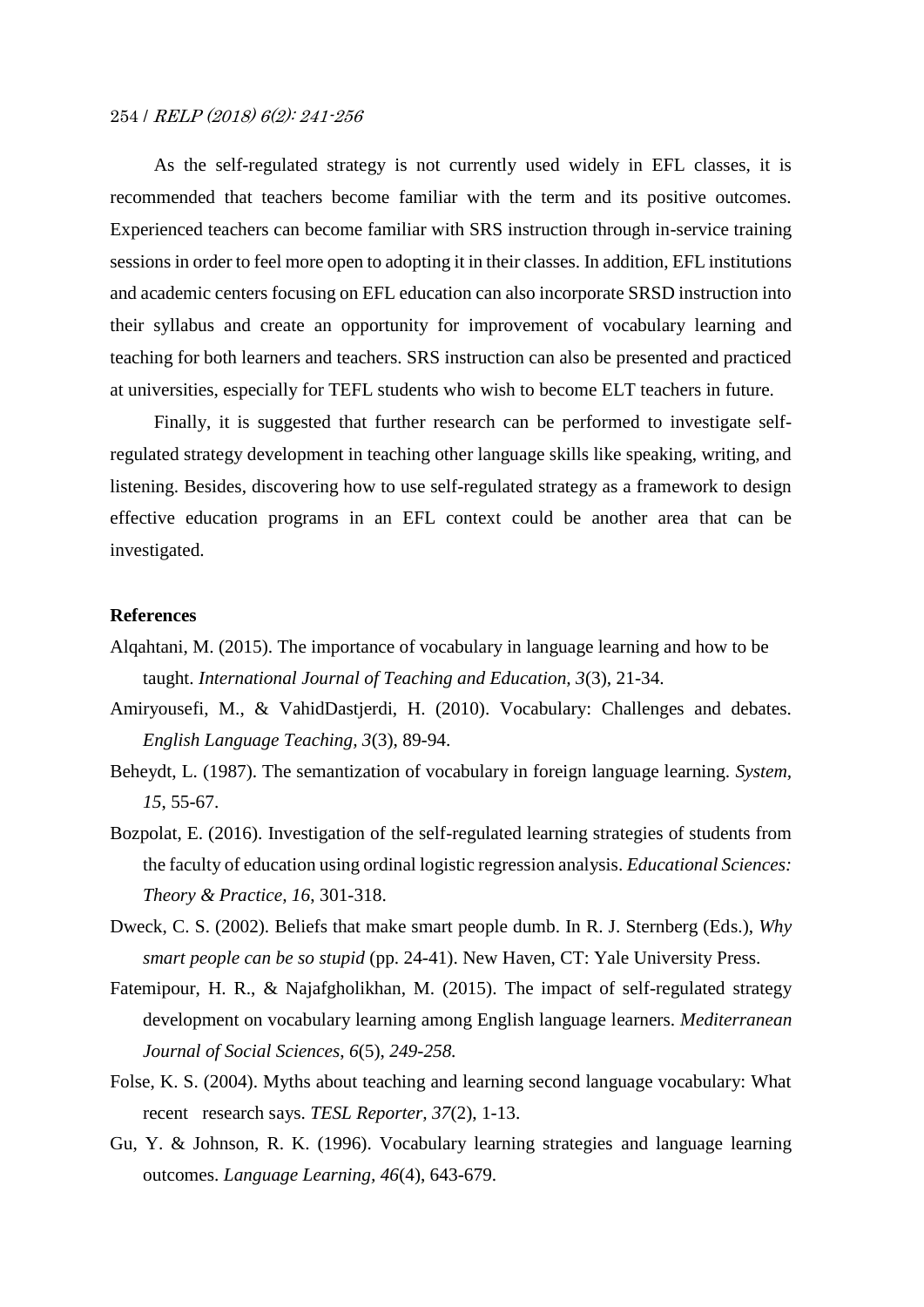- Hardi, J. (2014). *Assessing young learners' strategic L2 vocabulary learning in the framework of self-regulation.* Unpublished doctoral dissertation, University of Szeged: Hungry.
- Hargittai, E. & Shafer, S. (2006). Differences in actual and perceived online skills: The role of gender. *Social Science Quarterly, 87* (2), 432-448.
- Kitsantas, A., Steen, S., & Huie, F. (2009). The role of self-regulated strategies and goal orientation in predicting achievement of elementary school children. *International Electronic Journal of Elementary Education*, *2*(1), 65-81.
- Lee, I. S. (2002). Gender differences in self-regulated on-line learning strategies within Korea's University context. *Educational Technology Research and Development, 50* (1), 101-109.
- Meara, P. (1980). Vocabulary acquisition: A neglected aspect of language learning*. Language Teaching and Linguistics Abstracts, 13*(4), 221-246.
- Nabavi Ekhlas, N., & Shangarffam, N. (2012). The relationship between determinant factors of self-regulation strategies and main language skills and overall proficiency. *Procedia - Social and Behavioral Sciences, 70*, 137-147.
- Pérez, L. & Alvira, R. (2017). The acquisition of vocabulary through three memory strategies. *Colomb. Appl. Linguist. J., 19*(1), 103-116.
- Perry, N. E., Phillips, L., & Hutchinson, L. R. (2006). Preparing student teachers to support for self-regulated learning. *Elementary School Journal, 106*, 237-254.
- Pintrich, P. R. (2000). The role of goal orientation in self-regulated learning. In M. Boekaerts, P. R. Pintrich & M. Zeidner (Eds.), *Handbook of self-regulation* (pp. 451- 502). San Diego, CA: Academic Press.
- Randi, J. & Corno, L. (2000). Teacher innovations in self-regulated learning. In M. Boekaerts, P. R. Pintrich, & M. Zeidner (Eds.), *Handbook of Self-Regulation* (pp. 651- 685). San Diego: Academic Press.
- Scrivener, J. (1994). *Learning teaching.* Oxford: Macmillan Heinemann English language teaching.
- Sentürk, B. (2016). Self-regulation strategies and vocabulary size of EFL Turkish university students. *Journal of Procedia-Social and Behavioral Sciences, 232*, 90–97.